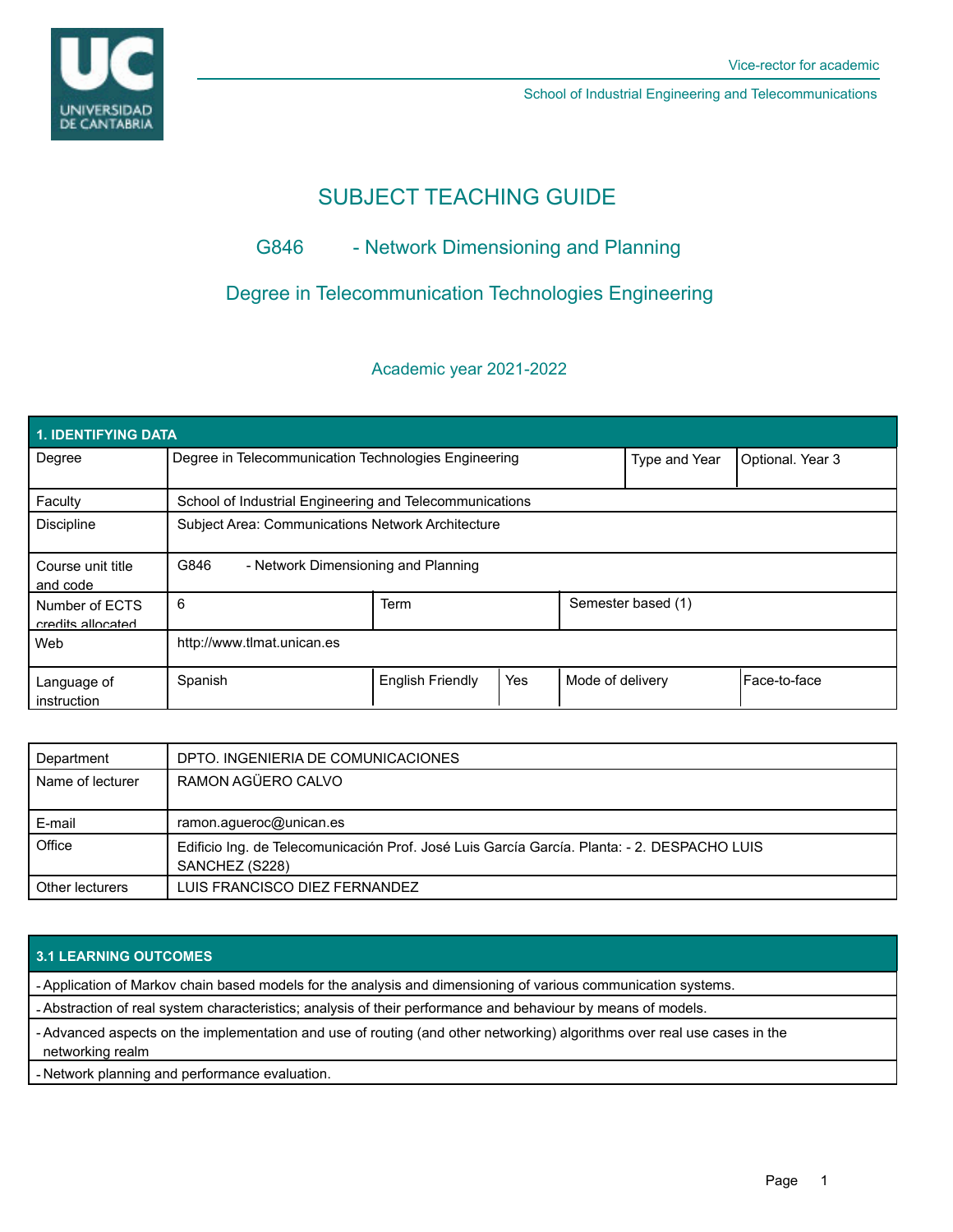

#### School of Industrial Engineering and Telecommunications

#### **4. OBJECTIVES**

The course will introduce the application of Markov-chain based models to analysis the performance of communication networks.

In particular, it will study M/M/1 systems and their extensions; queuing system networks; pure loss systems; finite source models. In all cases, real examples will be used so that the student can appreciate the modeling usefulness.

The course will also introduce advanced aspects on the implementation of routing (and others) algorithms over graphs. Some examples on its application over real networks will be discussed.

### **6. COURSE ORGANIZATION**

| <b>CONTENTS</b> |                                                                                                                                             |  |  |  |
|-----------------|---------------------------------------------------------------------------------------------------------------------------------------------|--|--|--|
|                 | Part 0 - Introduction. Service and network models. Fixed and mobile networks. Access and core networks.                                     |  |  |  |
| 2               | Part 1 - Graph theory: basic concepts. Algorithm complexity. Basic graph concepts. Graph representation. Basic<br>graph algorithms.         |  |  |  |
| l3              | Part 2 - Graph algorithms. Mínimum-cost path problema. P-Median (Warehouse Location) problem. Travelling<br>Salesman Problem. Applications. |  |  |  |
| 4               | Part 3 - M/M/1 model and extensions. Source models. M/G/1 model. M/G/1 with priorities.                                                     |  |  |  |
| 5               | Part 4 - M/M/S/S model and extensions. Pure Loss systems. Multiple services. Extended ErlangB formula.                                      |  |  |  |
| 16              | Part 5 - Finite source systems. Non-loss (infinite buffer) systems. Loss systems. Engset formula.                                           |  |  |  |
| 7               | Part 6 - Queuing system networks. Packet switching networks (M/M/1 models).                                                                 |  |  |  |
| 8               | Ordinary final exam                                                                                                                         |  |  |  |